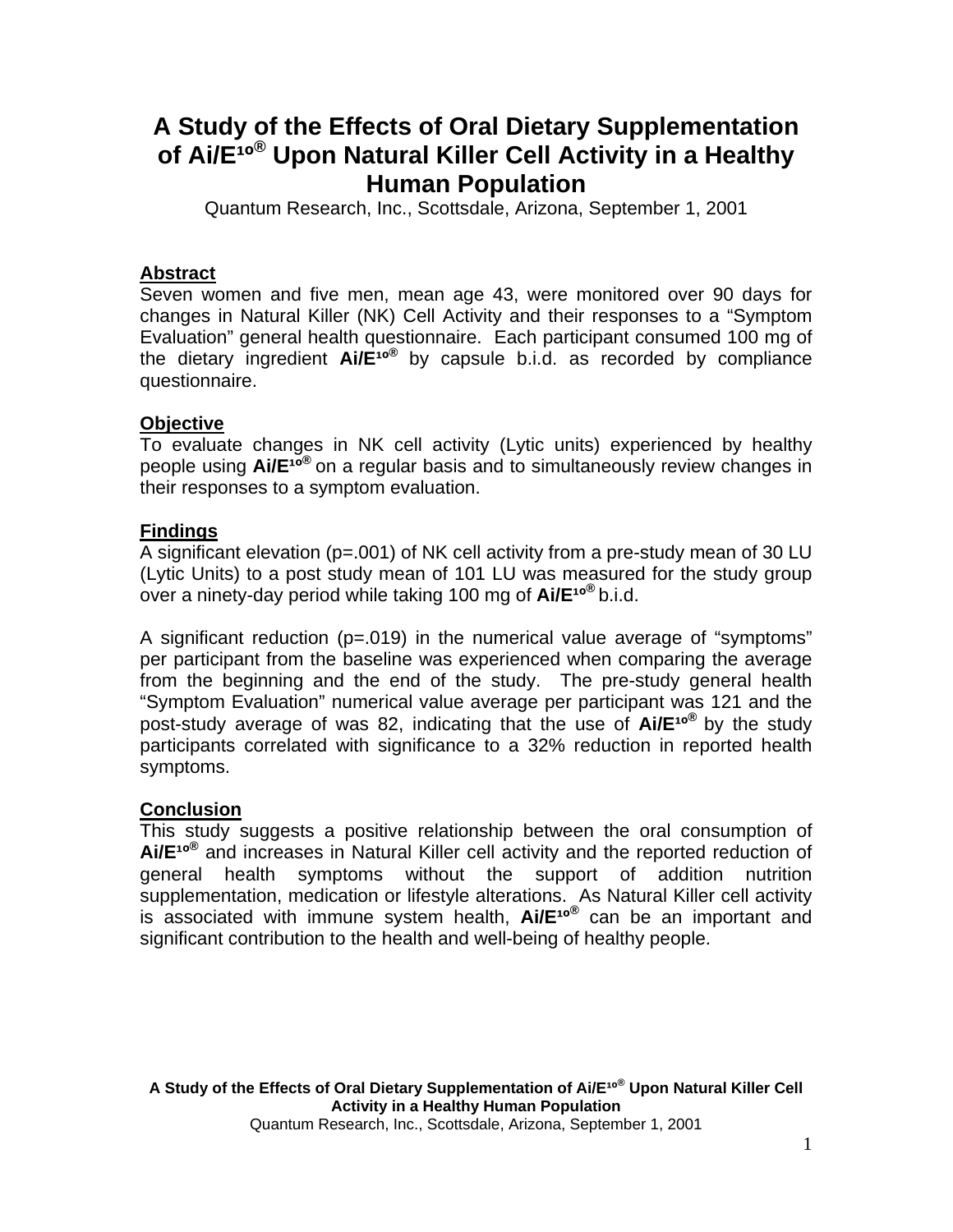# **Background**

Human immune system dysfunction is an emerging world health crisis. Declining immune system performance, a function easily measured by blood test, continues to appear as the source of the most severe, degenerative and chronic disease.

Medical research has identified Natural Killer (NK) cells as a critical component of the immune system and revealed that low Natural Killer cell activity is present in most severe, chronic and degenerative diseases. This study was designed to determine the effect of the refined lacteal complex  $AIE^{10}$ <sup>®</sup> on Natural Killer cell function over a 90-day period with a population of participants who in all respects appeared and judged themselves to be healthy.

No additional nutritional supplement or health improvement program was included and participants were advised not to alter their normal lifestyle during the study period. The study results suggest a positive correlation between the consumption of **Ai/E<sup>10®</sup>** provided to the participants and improvement of their Natural Killer (NK) cell activity.

Ai/E<sup>10®</sup> is produced by patented process and proprietary method developed and researched since the  $1950's<sup>1</sup>$ , and has been used since 1993 to provide immune system support. Several clinical studies have demonstrated the efficacy of the substance for supporting immune system function and increasing Natural Killer  $(NK)$  cell function<sup>2</sup> and a double blind study has revealed the immune modulation effects of Ai/E<sup>10®</sup> within a 15-day study period<sup>3</sup>.

The improvement and support of healthy immune function has come to the forefront in the quest for addressing the alarming rise in serious, degenerative and chronic diseases<sup>4</sup>. Absent an intact and efficient immune system the possibility for contracting a serious or degenerative disease becomes likely, if not a certainty.

The primary function of the immune system is to eliminate infectious agents and minimize the damage such agents might cause<sup>5</sup>. There is an ever-increasing degradation of immune function due to the prevalence of four primary factors that effect immune function that can be associated with the worldwide decline in well being. Those factors are:

- 1. Stress (mental, emotion, physical),
- 2. Nutritional deficiencies,
- 3. Infections,
- 4. Toxins<sup>6</sup>.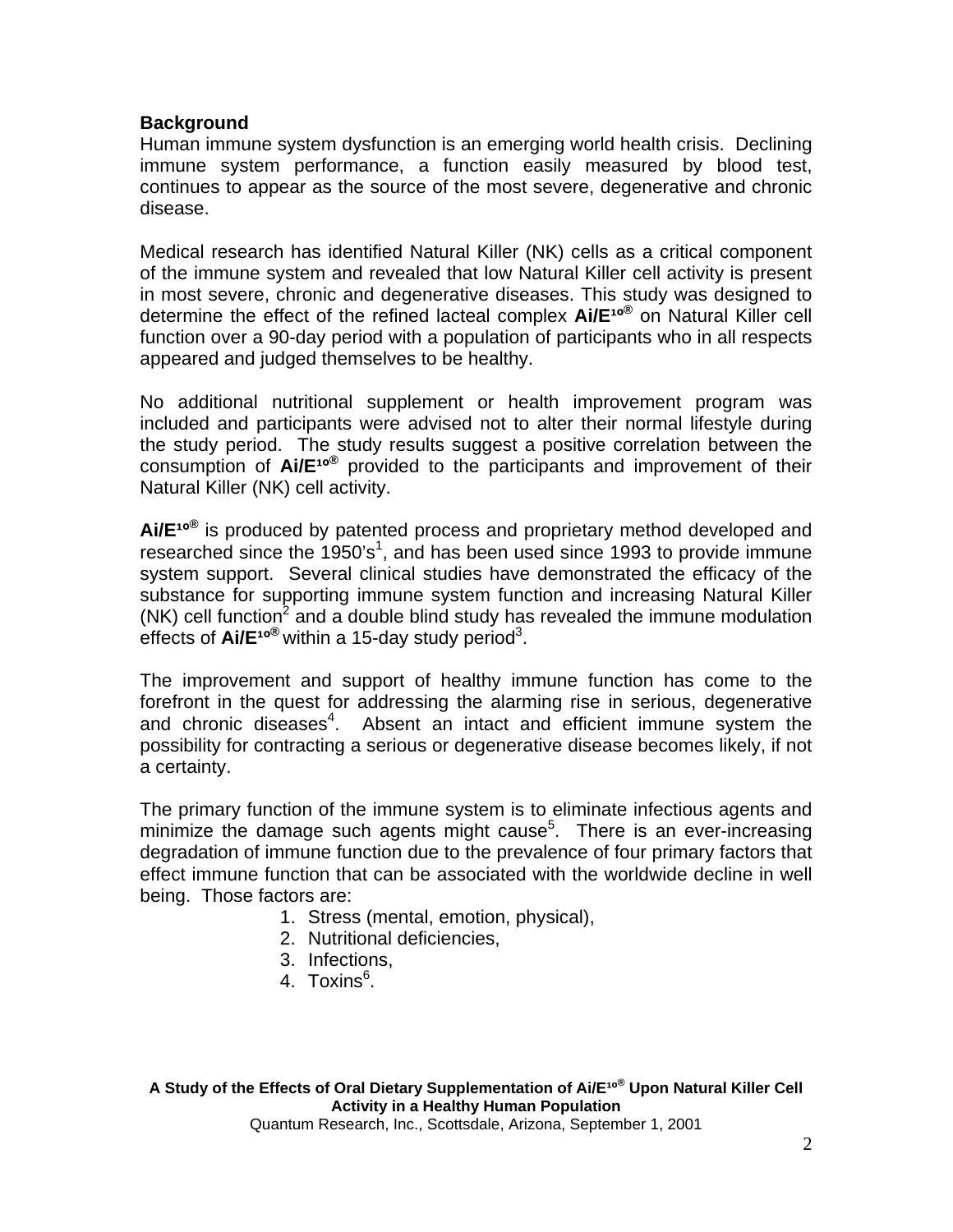### **Background (continued)**

Daily exposure to environmental pollutants, the stressful lifestyles of modern society, inadequate nutritional intake, and the continual exposure to pathogenic micro-organisms place most people at risk. These factors and demands can and do overwhelm the capacity of the immune system of many individuals. Even those people whose immune systems are not overwhelmed undoubtedly experience a diminished standard of living through reduced immune performance.

When the immune system is overwhelmed the communication pathways are compromised and remain compromised until re-established. If the communication networks are not restored there is little opportunity for the immune system to regain full defensive capability.

Re-establishing immune integrity through traditional nutrition shows very little promise. Traditional nutrition relies upon biochemical activity as a method of supporting the function of the immune system. However, the traditional nutrition approach fails due to the inability of biochemical activity to reestablish immune communication pathways.

Communication in the immune system is accomplished through the cytokine mechanism. These messenger molecules must be activated to energize the communication capability that is necessary for immune system reliability<sup>7</sup>.

An indicator that can be used to determine the status of the immune system is Natural Killer (NK) cell activity.Low Natural Killer cell activity is present in most illness and can be an indicator of developing disease or declining health. Natural Killer cells have been of interest to medical research since the early 1970's. Their role in immune health has been well established and they play an important role in immune function. NK cell activity can be evaluated with blood testing<sup>8</sup>.

NK cells attack a broad range of virally infected or tumor cells and activated NK cells produce a variety of cytokines, including interferons, interlukins, TNF, hematopoietic cell growth factors and other growth factors. There is substantial evidence that indicates the involvement of NK cells in the interactions of the immune system with the neuroendocrine  $axis<sup>9</sup>$ . They also appear to be responsible for activities at the interface between the immune system and the reproductive and neurological systems.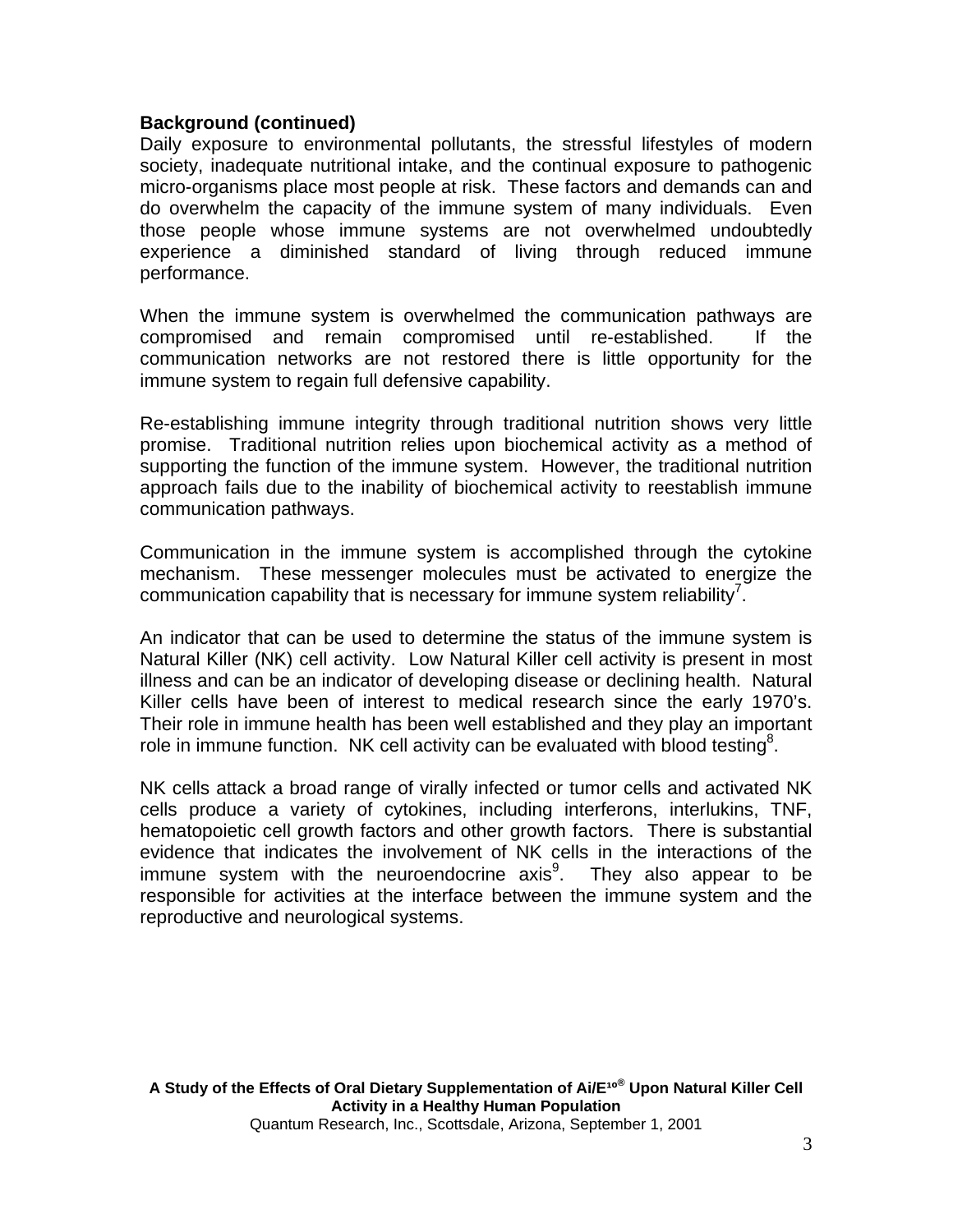# **Background (continued)**

NK cells are not restricted to immune surveillance against infectious agents or tumor metastases but have a broadly based involvement in a variety of essential biological processes ranging from reproduction to coping with daily stress<sup>10</sup>.

Chronically low levels of NK cell activity occur in association with a variety of diseases, including cancer, acquired or congenital immunodeficiencies, severe life-threatening viral infections, autoimmune diseases and behavioral disorders $11$ .

An eleven-year study on 3,625 people indicated that a medium to high level of NK cell activity reduces cancer risk and that low NK activity is associated with increased cancer risk<sup>12</sup>. Natural Killer cells appear to play an important role in human health, as there is a strong correlation between low NK activity and disease. Accordingly, augmenting NK cell activity through dietary supplementation appears to be an excellent health maintenance option.

There are a number of natural and synthetic substances that will temporarily stimulate NK cell activity<sup>13</sup>. However, immune system response appears to be more enveloping and effective when achieved through the modulation process rather than stimulation or depression<sup>14</sup>.

NK stimulation versus immune modulation with a resulting increase in NK activity has three major distinctions:

- 1. Stimulation will cause and initial rise in NK activity but after a short period of time the stimulation will diminish and the NK activity will return to baseline or below.
- 2. Stimulation has a limited effect on the immune system and does not affect the immune system as a whole.
- 3. Stimulation has limited effects on overall health.

Conversely, immune modulation that harnesses the body's ability to regulate will have an all-encompassing immune response that is not limited to one specific area of immune response. Regulation, upward or downward, in accordance with the needs of the body will be achieved.

Ai/E<sup>10®</sup> has a long history of empirical and antidotal evidence, as well as clinical studies on humans that have proven its effectiveness as an immune modulator that triggers the appropriate immune response. Although the pathways of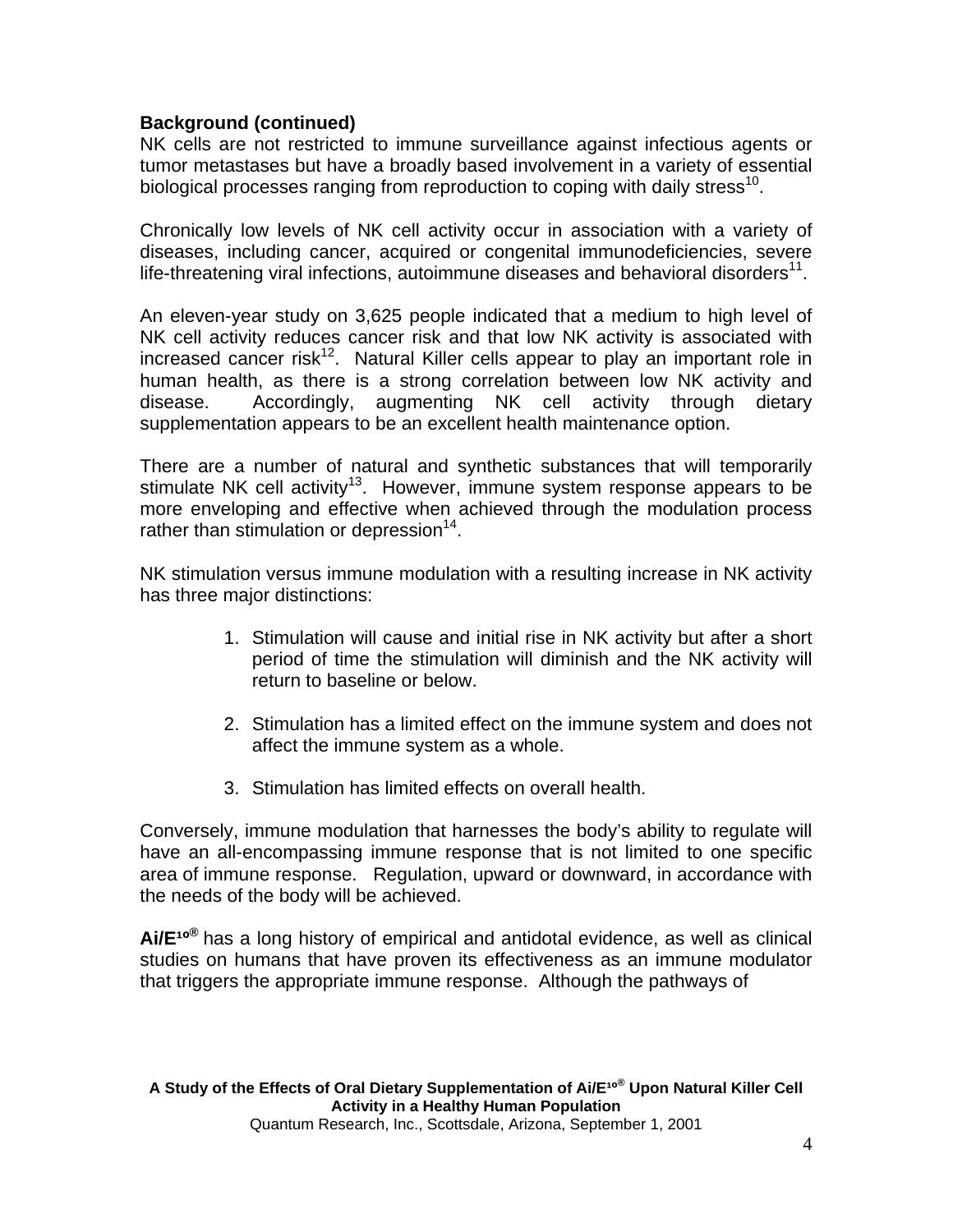# **Background (continued)**

initiation by **Ai/E<sup>10®</sup>** are not clearly understood there appears to be an activation effect on B cells, T cells, macrophages, interleukins, interferons, TNF and other cytokines.

The cytokine launch initiated in immune modulation produces a "spreading effect" that causes an increase in Natural Cell activity<sup>15</sup>. This study examines the Natural Killer activity changes after the commencement of daily usage of Ai/E<sup>10®</sup> for the express purpose of determining the effects of **Ai/E<sup>10®,</sup> an immune** modulator, on Natural Killer cell function and participant general health symptoms.

# **Eligibility Criteria**

The following eligibility criteria were applied to human subjects self-evaluated as healthy or reasonably so. They were required to be between the ages of 21 and 65 years, not suffering from severe or degenerative diseases, not currently experiencing any high stress circumstances, not taking any pharmaceutical medications for severe, chronic or degenerative diseases and not pregnant.

They were advised not to alter their eating habits or lifestyle just because they were in the study. Dietary supplements were acceptable if they were currently taking any, as well as the use of any medications or health care treatments that were deemed necessary during the course of the study.

# **Study Design**

Twelve participants were included in the study that was comprised of seven women and five men ranging in age from 24 years to 63 years. Each participant completed a symptom evaluation form just prior to commencement of the study and provided a blood sample for a Natural Killer Function Test. Each participant received a two week supply of 100 mg capsules of **Ai/E<sup>10®</sup> along with a** compliance form to record date and time of consumption. Participants were instructed to take one capsule twice daily, one in the AM and one in the PM.

Every two weeks each participant returned to the research site to submit the compliance form, participate in a short interview and receive another two weeks supply of the product.

After approximately 90 days of taking **Ai/E<sup>10®</sup>** a Natural Killer cell Function test and Symptom Evaluation Form were completed for each participant.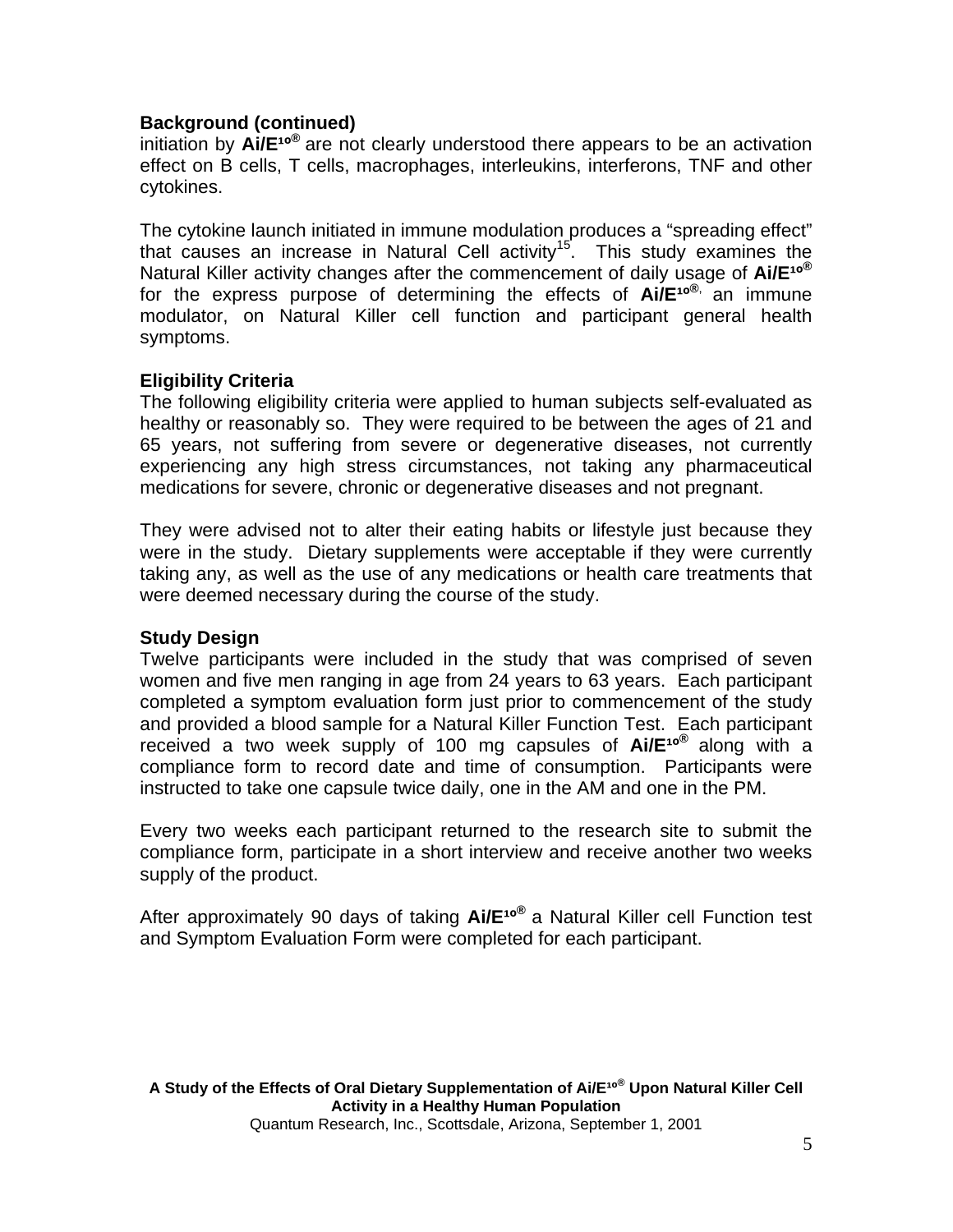### **Study Design (continued)**

Each participant received a six months supply of an **Ai/E<sup>10®</sup>** product for agreeing to participate, comply and complete the study.

### **Materials**

Ai/E<sup>10®</sup> is a refined lacteal complex produced from privately managed dairy cows that receive specific antigen infusions to the cow's udder.

Antigen infusion is a patented process of immunological stimulation that produces a particular array of immuno-dynamic molecules in a dairy cow that can be ingested by other mammals to support an immune response that enhances the functional capabilities of the immune system. Ai/E<sup>10®</sup> was presented as dried, encapsulated powder bottled for the study.

#### **Natural Killer Cell Function Test**

Natural Killer (NK) cell activity and measurement of NK cell numbers can be evaluated by flow cytometry. Until the recently NK cell activity was measured by Cr-labeled leukemia cell line, K562, as target cells and peripheral blood mononuclear cells as effector cells. However, developments in flow cytometry technology can now use K562 cells as the target cells that are labeled with fluorescent dye instead of radioactive chromium. The advantages of this method are increases in specificity, sensitivity and the absence of radioactivity in the assay<sup>16</sup>. The results of NK assays are expressed as lytic units (LU) and the normal range is between 20 and 250  $LU^{17}$ .

#### **Symptom Evaluation**

The 241 health questions and/or symptoms listed in the Study Questionnaire were self evaluated by participants with a numerical value of 3 for symptoms experienced frequently, 2 for occasionally, 1 for rarely and 0 for never. A numerical value was determined by totaling the numbers of the participant's survey to establish a before and after comparison.

These numbers were used to determine the percentage of symptomatic change that occurred at the completion of the study. Because this symptom evaluation is a very subjective process with a high degree of variance from individual to individual it may be considered an indicator of trend rather than an objective scientific tool for improvement evaluation.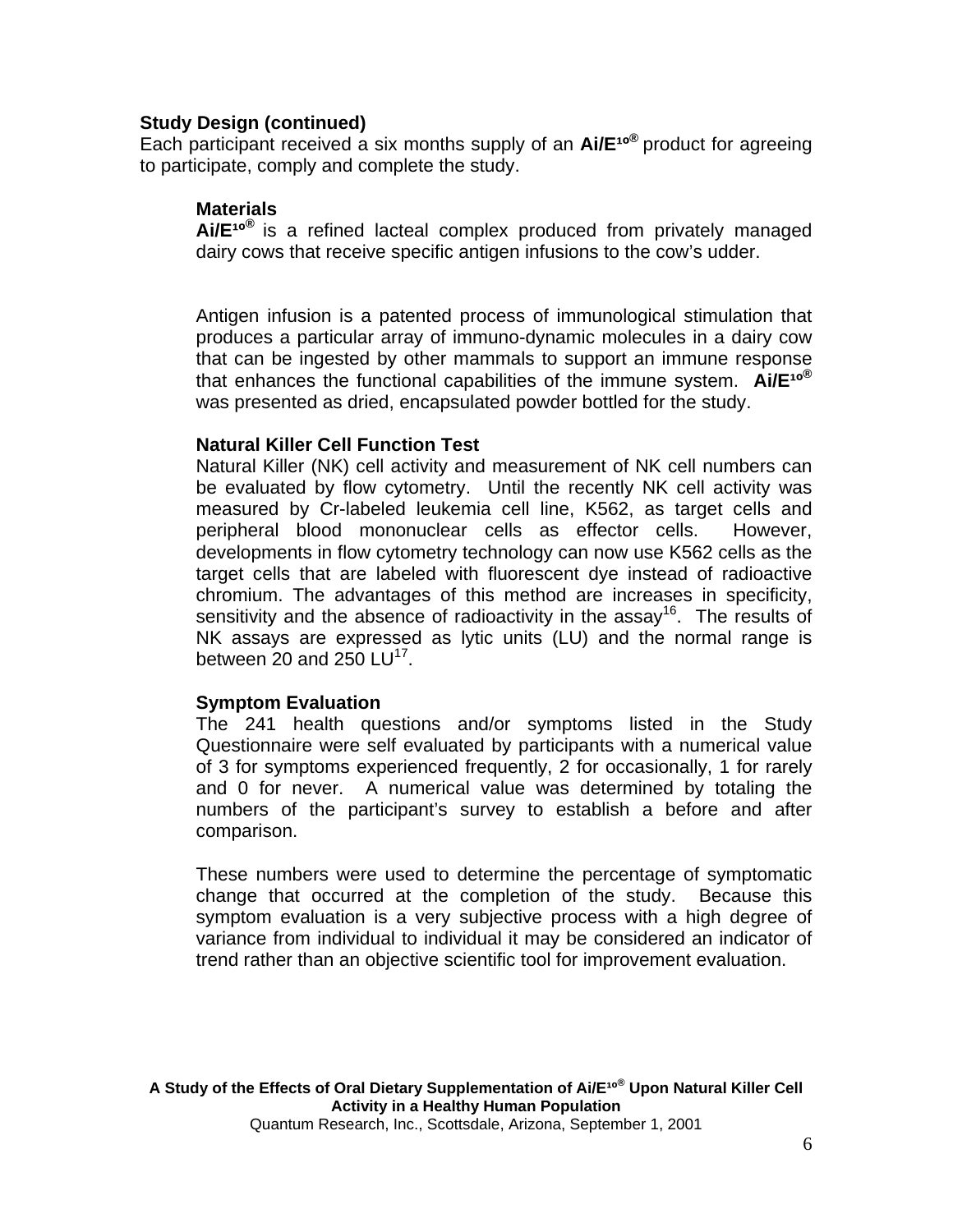# **Study Findings**

# **Natural Killer Cell Activity**

A significant elevation (p=.001) of NK cell activity from a pre-study mean of 30 LU (lytic units) to a post study mean of 101 LU was measured for the study group over a ninety-day period while taking 100 mg of **Ai/E<sup>10®</sup> b.i.d.** 

Appendix 1 details "before" and "after" Natural Killer cell activity measured in lytic units (LU) for each participant.

# **Symptom Evaluation**

A significant reduction (p=.019) in the numerical value average of "symptoms" per participant from the baseline was experienced. The pre-study general health "Symptom Evaluation" numerical value average per participant was 121 and the post-study average of was 82, indicating that the use of **Ai/E<sup>10®</sup>** by the study participants correlated with significance to a 32% reduction in reported health symptoms.

Symptom evaluation details for each individual divided into groups of male and female is shown in Appendix 1.

# **Discussion and Comments on Findings**

There has been a great deal of clinical, anecdotal and empirical evidence accumulated that demonstrates the effectiveness of **Ai/E<sup>10®</sup>** for immune system support for "sick" people. However, until now, there had not been a study that evaluated the effect of the extracts on the average individual who is not suffering from any severe or degenerative health problems.

This group study was designed to determine the effect of **Ai/E<sup>10®</sup>** on a general population that was "healthy". This group was not under any type of health care treatment and agreed not to alter any lifestyle regimen just because they were a study participant. They were instructed to live life as usual, but if they needed any medical attention or other health services while on the study they were instructed to follow their normal routine.

This study focused upon the change in Natural Killer cell activity initiated by Ai/E<sup>10®</sup> in a healthy (self-evaluated) population of humans. The effect of Ai/E<sup>10®</sup> on Natural Killer cell activity has been documented in several studies where it was included in a holistic treatment regimen. The investigators in those studies concluded that the modulation effect along with a dramatic increase in Natural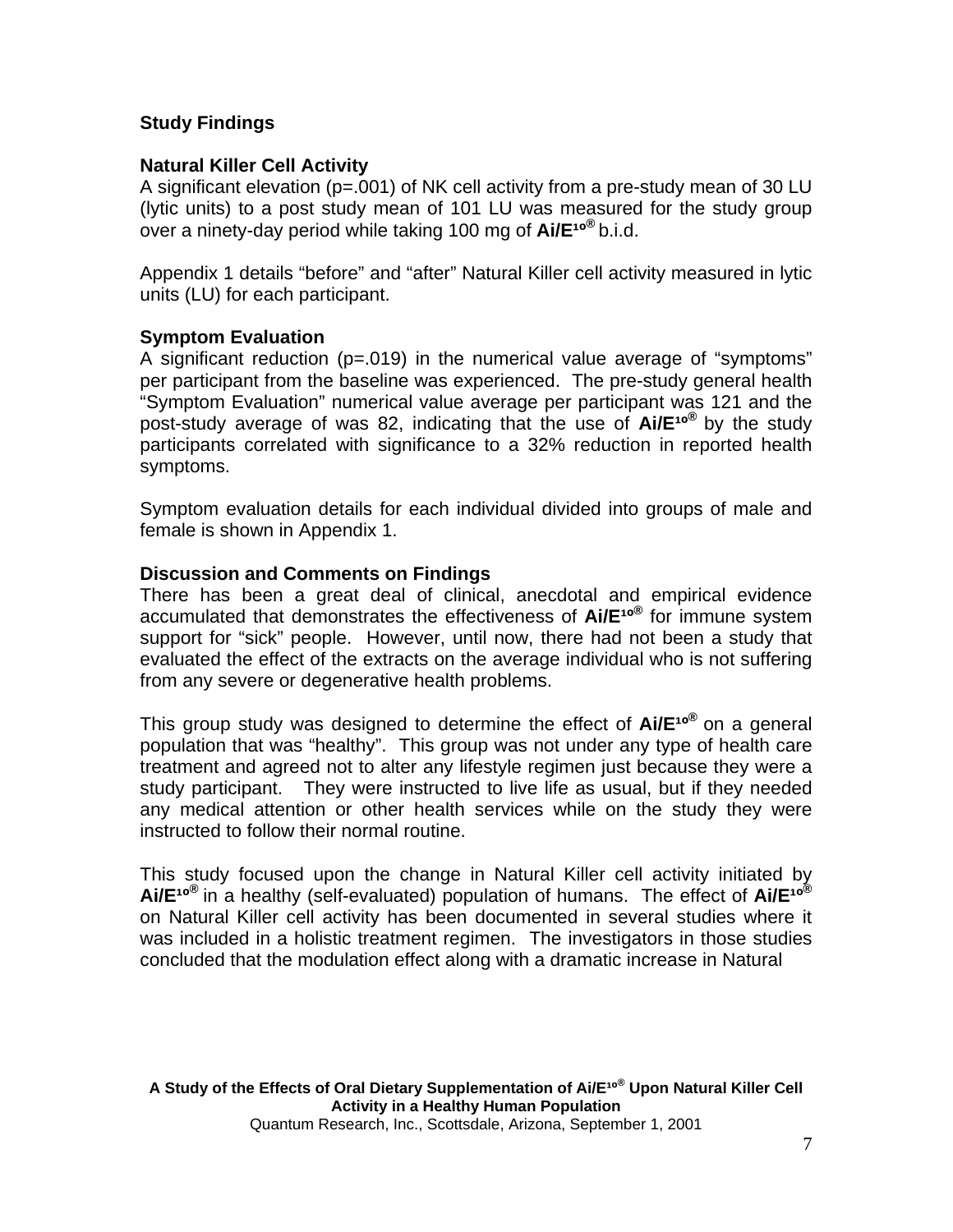#### **Discussion and Comments on Findings (continued)**

Killer cell activity could only have been the result of the addition of Ai/E<sup>10®</sup>. This was indicated since the same treatment regimen had not produced similar laboratory results (blood test monitored immunological responses) in the past. Also, the fact that patient outcomes in those studies were far superior to the same treatment regimens without  $\mathsf{Ai}/\mathsf{E}^{\mathsf{10}^{\circledcirc}}$  further reinforces the correlation.

#### **References**

- 1. The Use of Dialyzable Bovine Colostrum Extract in Conjunction with a Holistic Treatment Model for Natural Killer Cell Stimulation in Chronic Illness, Jesse A. Stoff, MD – Report of the Effectiveness of a Holistic Treatment Model Applied to 1,357 Patients who Presented with Chronic Fatigue Syndrome, Jesse A. Stoff, MD.
- 2. A New Dawn for Agriculture: A Livestock Health Care Revolution, Heather Tischbein, Countryside, August, 1976, Vol. 60, No. 8.
- 3. An Examination of Immune Response Modulation in Humans by Antigen Infused Dialyzable Bovine Colostrum/Whey Extract Utilizing a Double Blind Study, Jesse A. Stoff, MD, Immune Consultants, January, 2001.
- 4. CDC, National Center for Health Statistics, Deaths: Preliminary Data for 1999. NVSR 49, No. 3. 49 pp. (PHS) 2001-1120.
- 5. Immunology, Fifth Edition, Roitt, Brostoff, Male, 1998 Mosby International, Ltd.
- 6. Statement from the Work Session on Chemically-induced Alterations in the Developing Immune System: The Wildlife/Human Connection. *Racine, Wisconsin, February 1995.*
- 7. How the Immune System Works, Lydia Woods Schindler, NIH Publication No. 92-3229, June 1992.
- 8. Calculation of lytic units for the expression of cell-mediated cytotoxicity, John Bryant, Roger Day, Theresa L. Whiteside and Ronald Herberman, Journal of Immunological Methods. 146 (1992).
- 9. Modulation of immune cell function by autonomic nervous system." Friedman EM, Irwin, MR: Pharmacol Ther 1997;74 (1):27.
- 10. Human Natural Killer Cells in Health and Disease, Theresa L. Whiteside and Rondal B. Herberman, Clinical Immunotherpy, (1): 56-66, 1994.
- 11. The role of Natural Killer cells in human disease, Theresa L. Whiteside, Ronald B. Herberman, Clinical Immunology Immunopathology 1989; 53:1-23.

A Study of the Effects of Oral Dietary Supplementation of Ai/E<sup>10®</sup> Upon Natural Killer Cell **Activity in a Healthy Human Population** 

Quantum Research, Inc., Scottsdale, Arizona, September 1, 2001